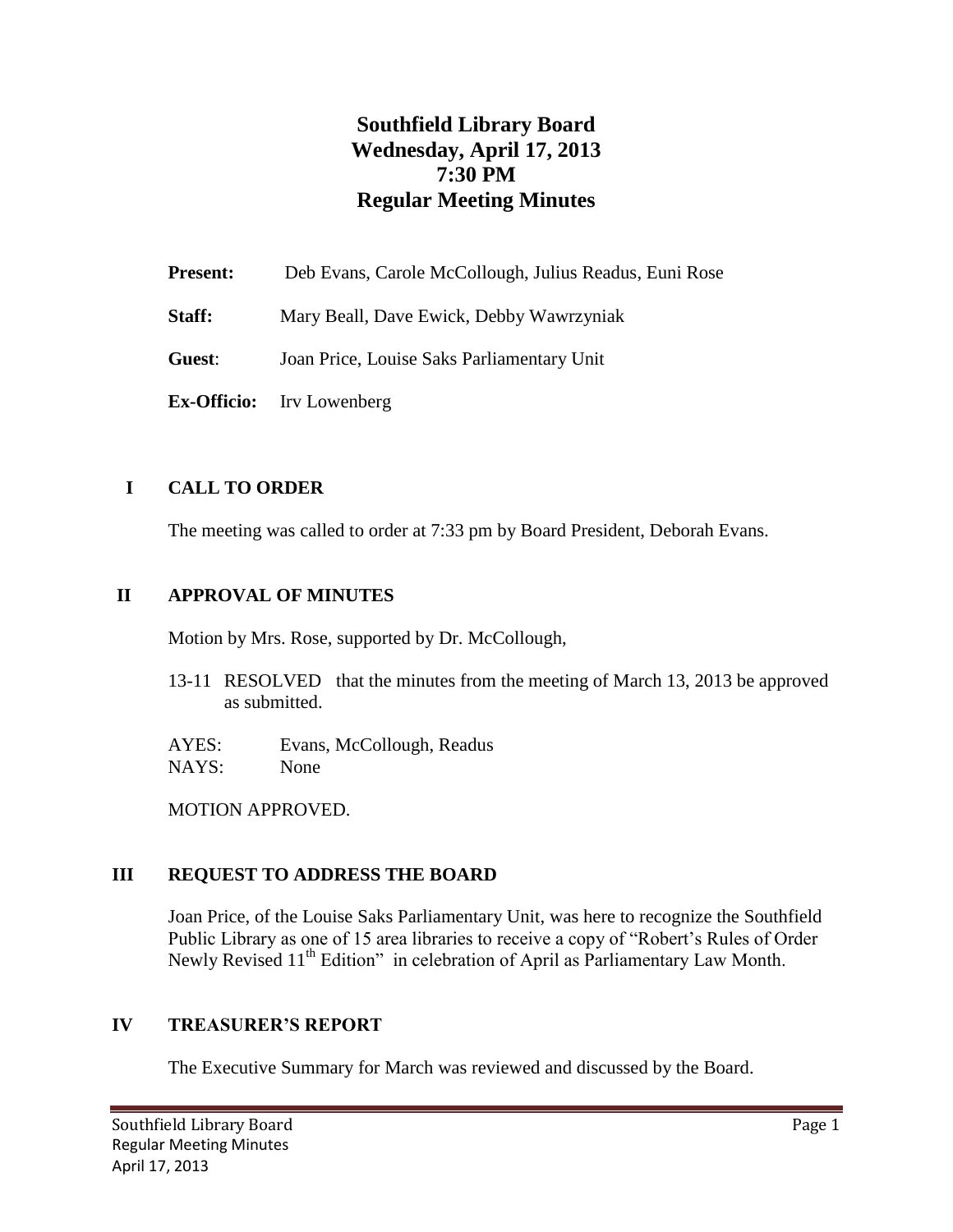Ms. Beall arrived at 7:49 pm

Motion by Dr. McCollough, supported by Mr. Readus,

13-12 RESOLVED that the Executive Summary for March, 2013 be accepted as submitted.

AYES: Evans, McCollough, Readus Rose NAYS: None

MOTION APPROVED.

#### **V REPORTS**

- A. Junior Library Board: No report at this time.
- B. Deputy City Librarian
	- 1. **Building Update**: Ms. Beall reported that the chillers have been turned on for the season. It was discovered during the set up that one of the compressors needs to be replace. An LBA meeting will be called to get this approved.
	- 2. **Staff Update**: Ms. Beall reported that staff are being crossed trained on all service desks. This will allow anyone to cover any service area if needed. The training is mandatory for all LICs (Librarians-in-Charge – staff assuming responsibility for the building and patrons in the absence of Library Administration) and CICs (Clerks-in-Charge – staff in charge of circulation services).

Ms. Beall announced the re-establishment of the Security Committee.

Ms. Beall also reported on two recent workshops, conducted by the City, that she, Mr. Ewick and other staff have attended. The topics included "Disability Awareness" and "The Respectful Workplace"

#### **VI OLD BUSINESS**

A. Café Update Ms. Ward has informed Mr. Ewick that a motion from the Board authorizing the City's Legal Department to start the eviction process would be sufficient to allow her to begin terminating the contact and removing CanStrong from the space.

Motion by Mr. Readus, supported by Dr. McCollough,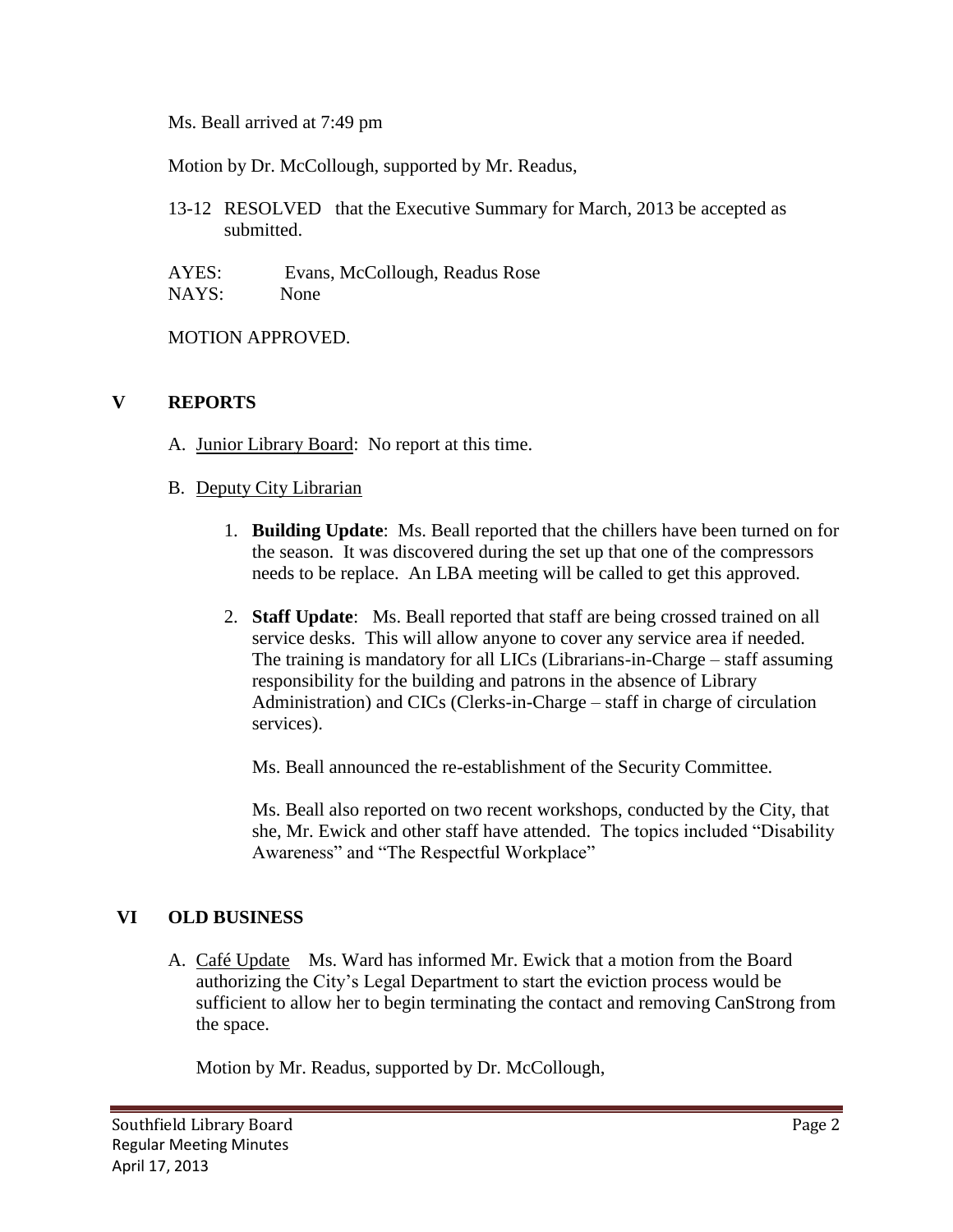- 13-13 RESOLVED, the Southfield Library Board does hereby authorize the City's Legal Department to begin the process to legally remove CanStrong from the café space.
- AYES: Evans, McCollough, Readus, Rose
- NAYS: None

MOTION APPROVED.

B. Revenue Ideas: A number of ideas to generate additional revenue for the Library were discussed.

Mr. Ewick noted that sub-librarian Eva Gogola has experience with some of this work. It was decided that she would be scheduled for additional hours each week to focus on researching this topic. Ms. Gogola will create a report on her findings for presentation to Mr. Ewick and the Board.

## **VII NEW BUSINESS**

A. Due to a scheduling conflict, it was suggested that the meeting for May 15th be cancelled and rescheduled for Wednesday, May  $22<sup>nd</sup>$ .

Motion by Mrs. Rose, supported by Mr. Readus,

- 13-14 RESOLVED, that the regular Southfield Library Board meeting scheduled for Wednesday, May 15, 2013 be cancelled and rescheduled for Wednesday, May 22, 2013.
- AYES: Evans, McCollough, Readus, Rose NAYS: None

MOTION APPROVED.

Ms. Wawrzyniak will see that appropriate notice is made in compliance with the Open Meetings Act.

## **VIII ALL OTHER BUSINESS**

A. Programming: Programs for the month of June were described.

The Board was informed that Sharon Draper has had to cancel her appearance at the Library. Staff have been assured that this appearance will be re-scheduled for another date.